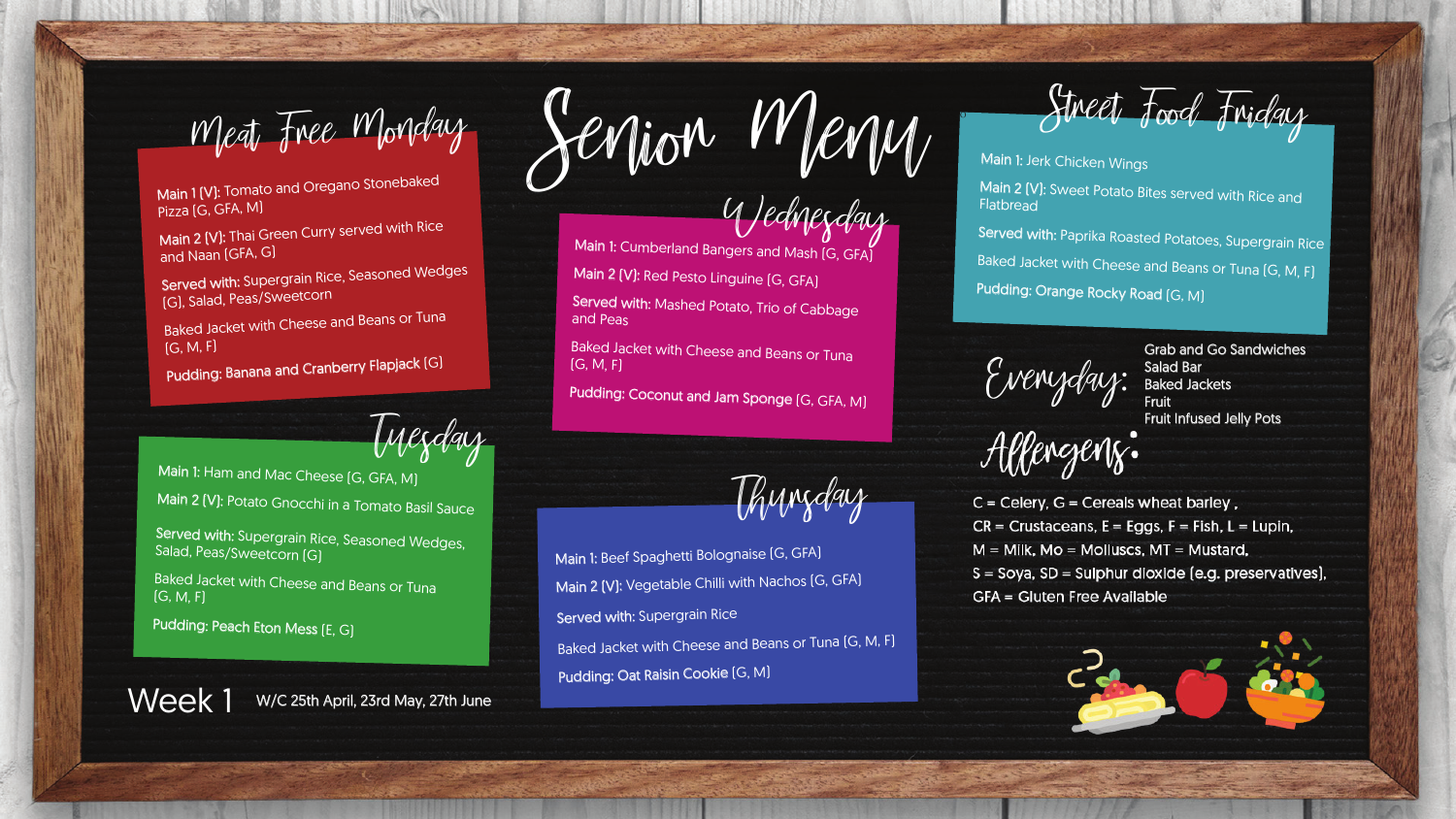Wednesday

Tuesday

Thursday

Main 1 (V): Chick Pea and Potato Curry with Naan Bread (G, GFA)

Main 2 (V): Tomato and Oregano Penne Bake (G, GFA)

Served with: Super Rice and Greens

Baked Jacket with Cheese and Beans or Tuna  $(G, M, F)$ 

Main 1: Open Chicken Kiev Main 2 (V): Quorn Vegetable Bolognaise (M, E, S) Served with: Mashed Potato Baked Jacket with Cheese and Beans or Tuna [G, M, F] Pudding: Apple and Sultana Cake (G, E)

Main 1: Noodle Bar: Pulled Pork or Sweet n Sour **Vegetables** Served with: Egg Noodles or Mushroom Noodles (E, G) Baked Jacket with Cheese and Beans or Tuna [G, M, F]

Everyday: Salad Bar

Pudding: Orange Chocolate Mousse [M]

Pudding: Lemon and Raisin Flapjack (G)

Main 1: Lamb and Mint Shepherd's Pie Main 2 (V): Mac and Cheese (G, M) Served with: Green Beans, Roasted Carrots **Baked Jacket with Cheese and Beans or Tuna** (G, M, F)

Pudding: Fresh Fruit Salad

Week 2 W/C 2nd May, 6th June, 4th July

Main 2 (V): Vegetable Chilli Nachos (G, GFA) Baked Jacket with Cheese and Beans or Tuna (G, M, F)

Main 1: Fishcake (F, G, M) Served with: Buttered New Potatoes Pudding: Blueberry Cookie (G, E, M)

Meat Free Monday Senjon Menu Friday

Grab and Go Sandwiches Baked Jackets Fruit Fruit Infused Jelly Pots

 $C = C$ elery,  $G = C$ ereals wheat barley,  $CR =$  Crustaceans,  $E =$  Eggs,  $F =$  Fish,  $L =$  Lupin,  $M =$  Milk, Mo = Molluscs, MT = Mustard, S = Soya, SD = Sulphur dioxide (e.g. preservatives), **GFA = Gluten Free Available** 



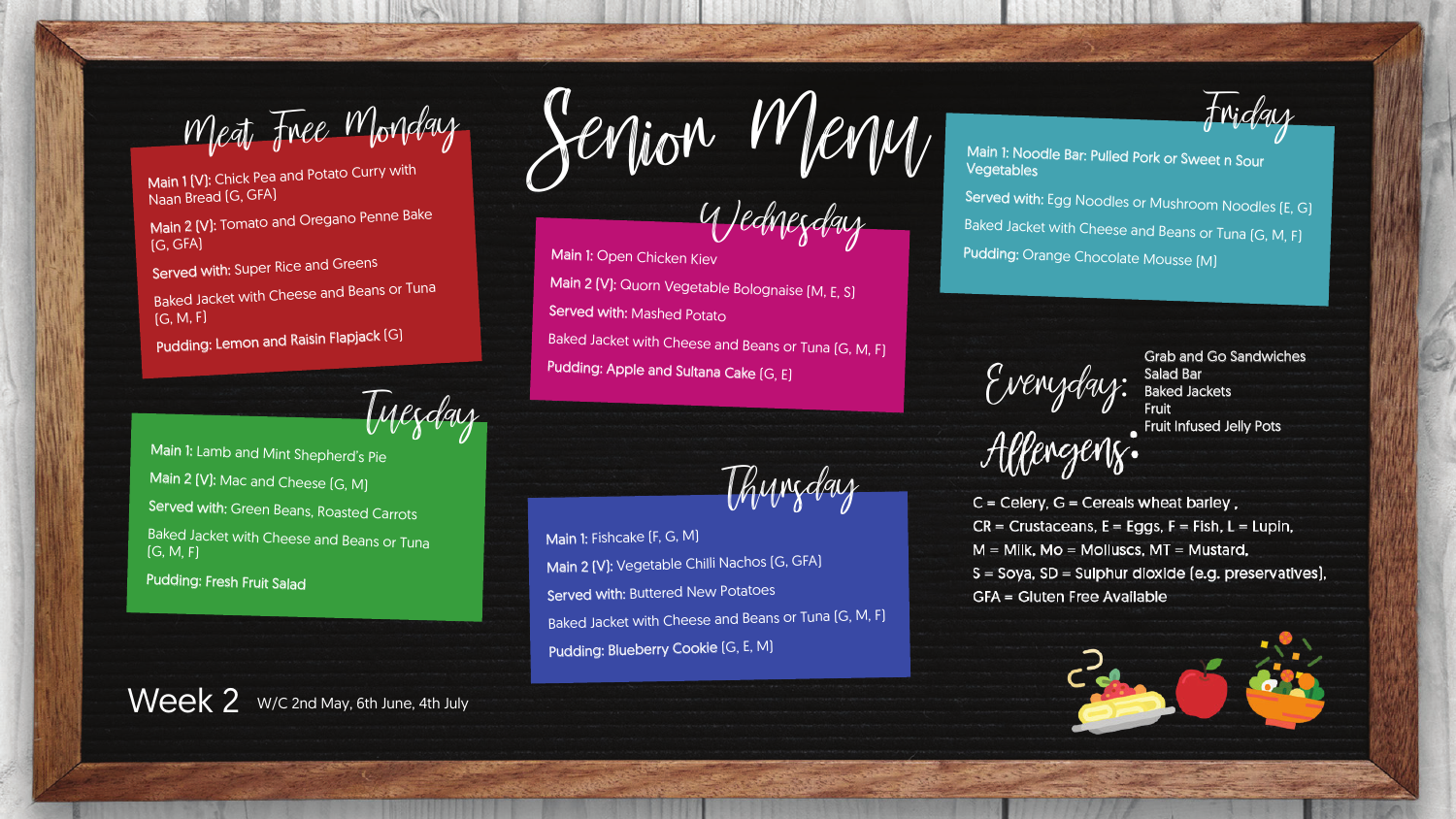Wednesday

Tuesday

Thursday

Baked Jacket with Cheese and Beans or Tuna  $(G, M, F)$ 

Main 1: Quorn Bangers and Mash (E, M, S) Main 2 [V]: Vegetable Jambalaya with Garlic Bread (G, GFA)

Served with: Peas and Mashed Potato

Pudding: Coconut Lemon Bar (G)

Main 1: Street Food Chilli Hot Dog (G, GFA) Main 2: Spanish Frittata (E) Served with: Wedges, Corn on the Cob, Coleslaw Baked Jacket with Cheese and Beans or Tuna  $[G, M, F]$ 

Main 1: Roast Beef and Yorkshire Pudding (G, E) Main 2 (V): Feta and Beetroot Quiche (G) Served with: Roasted New Potatoes, Vegetables of the Season Baked Jacket with Cheese and Beans or Tuna [G, M, F] Pudding: Toffee Frozen Yoghurt (G, M)

Main 1: Smoked Chicken Main 2 (V): Mushroom Stroganoff Served with: Cheesy Mash, Super Greens, Rice Baked Jacket with Cheese and Beans or Tuna (G, M, F) Pudding: Chocolate Brownie [G]

Week 3 W/C 9th May, 13th June

Meat Free Monday Senjon Meny Friday

Mains: FOOD COUNCIL WINNERS VOTED ON WEEK 1 Baked Jacket with Cheese and Beans or Tuna [G, M, F] Pudding: Baked Doughnut (G, M)

Everyday: Salad Bar<br>Everyday: Baked Jac

Pudding: Black Forest Gateaux Pot (G, E, M)



Grab and Go Sandwiches Baked Jackets Fruit Fruit Infused Jelly Pots

 $C = C$ elery,  $G = C$ ereals wheat barley,  $CR =$  Crustaceans,  $E =$  Eggs,  $F =$  Fish,  $L =$  Lupin,  $M =$  Milk, Mo = Molluscs, MT = Mustard, S = Soya, SD = Sulphur dioxide (e.g. preservatives), **GFA = Gluten Free Available**